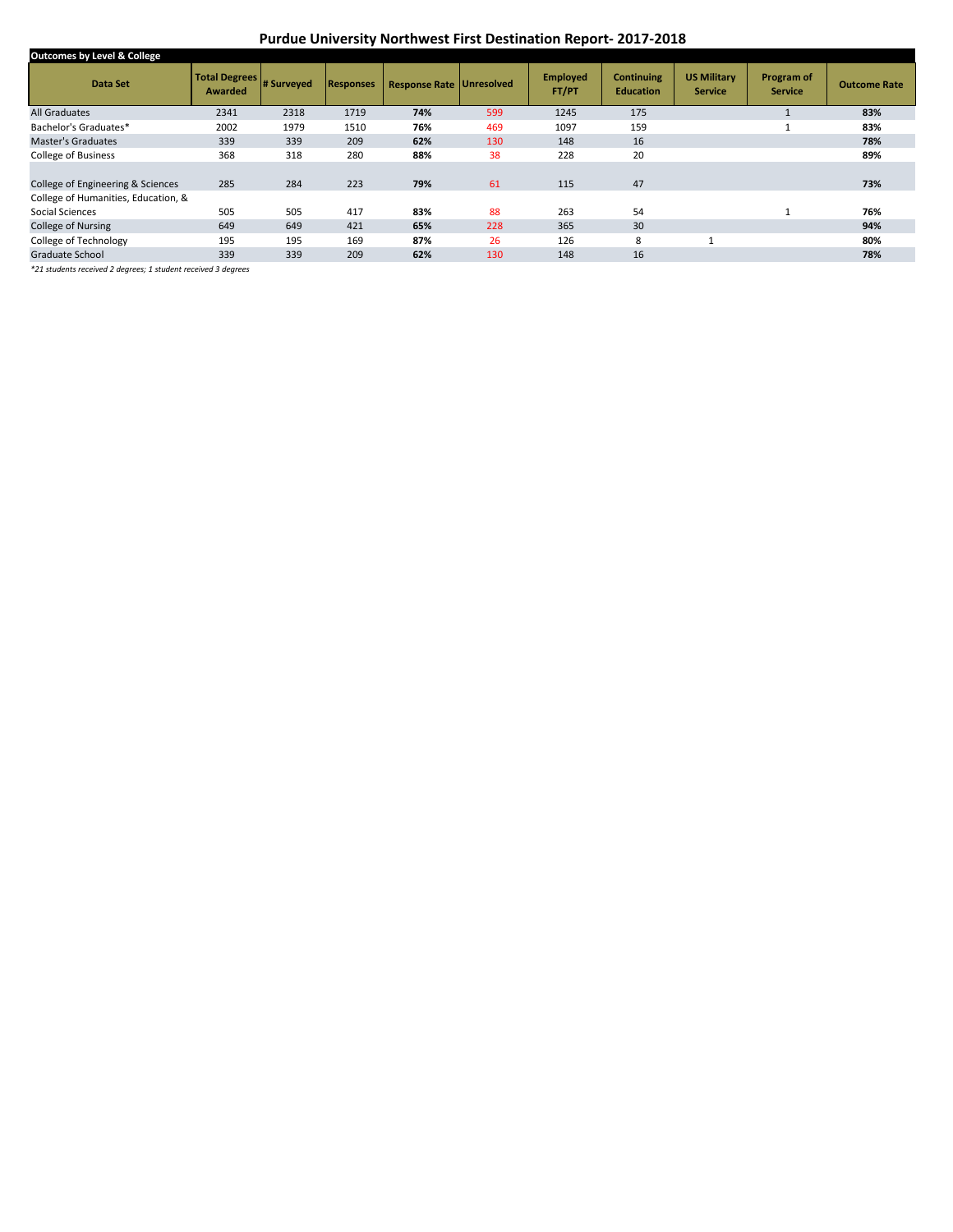|                                                          |                                        |                          |                          | <b>College of Humanities, Education, &amp; Social Sciences</b> |                                  |                          |                                       |                                      |                              |                          |  |  |
|----------------------------------------------------------|----------------------------------------|--------------------------|--------------------------|----------------------------------------------------------------|----------------------------------|--------------------------|---------------------------------------|--------------------------------------|------------------------------|--------------------------|--|--|
| Data Set                                                 | <b>Total Degrees</b><br><b>Awarded</b> | # Surveyed               | <b>Responses</b>         | <b>Response Rate Unresolved</b>                                |                                  | <b>Employed</b><br>FT/PT | <b>Continuing</b><br><b>Education</b> | <b>US Military</b><br><b>Service</b> | Program of<br><b>Service</b> | <b>Outcome Rate</b>      |  |  |
|                                                          |                                        |                          |                          |                                                                | <b>Bachelor's Degrees</b>        |                          |                                       |                                      |                              |                          |  |  |
| Bachelor of Arts- Behavioral Sciences                    |                                        |                          |                          |                                                                |                                  |                          |                                       |                                      |                              |                          |  |  |
| <b>Behavioral Sciences</b>                               | 25                                     | 25                       | 24                       | 96%                                                            | $\mathbf{1}$                     | 14                       | 3                                     |                                      |                              | 71%                      |  |  |
| Behavioral Sciences- Sociology                           | $\overline{7}$                         | $\overline{7}$           | 5                        | 71%                                                            | $\overline{2}$                   | $\overline{4}$           | $\mathbf{1}$                          |                                      |                              | 100%                     |  |  |
| Bachelor of Arts- Communication<br>Communication         | 23                                     | 23                       | 19                       | 83%                                                            | $\overline{4}$                   | 14                       | $\overline{2}$                        |                                      |                              | 84%                      |  |  |
| Advertising                                              | 5                                      | 5                        | $\overline{4}$           | 80%                                                            | $\mathbf{1}$                     | $\mathbf{1}$             |                                       |                                      |                              | 25%                      |  |  |
| <b>Broadcasting</b>                                      | 11                                     | 11                       | $\overline{7}$           | 64%                                                            | $\overline{4}$                   | $\overline{2}$           | 3                                     |                                      |                              | 71%                      |  |  |
| <b>General Communication</b>                             | 13                                     | 13                       | 9                        | 69%                                                            | $\overline{4}$                   | 4                        | $\mathbf 1$                           |                                      |                              | 56%                      |  |  |
| Journalism                                               | $\overline{2}$                         | $\overline{2}$           | $\overline{2}$           | 100%                                                           | $\mathbf 0$                      | $\overline{2}$           |                                       |                                      |                              | 100%                     |  |  |
| Media                                                    | $\overline{2}$                         | $\overline{2}$           | $\mathbf{1}$             | 50%                                                            | $\mathbf{1}$                     | $\mathbf{1}$             |                                       |                                      |                              | 100%                     |  |  |
| <b>Media Studies</b>                                     | 1                                      | $\mathbf{1}$             | $1\,$                    | 100%                                                           | $\overline{0}$                   | $\mathbf{1}$             |                                       |                                      |                              | 100%                     |  |  |
| <b>Public Relations</b><br>Visual Communications Design  | 10<br>6                                | 10<br>6                  | 9<br>5                   | 90%<br>83%                                                     | $\mathbf{1}$<br>$\mathbf{1}$     | 5<br>5                   | $\overline{2}$                        |                                      |                              | 78%<br>100%              |  |  |
| Bachelor of Science- Early Childhood Education           |                                        |                          |                          |                                                                |                                  |                          |                                       |                                      |                              |                          |  |  |
| Early Childhood Ed                                       | 1                                      | 1                        | $\mathbf{1}$             | 70%                                                            | $\mathbf 0$                      |                          |                                       |                                      |                              | --                       |  |  |
| Early Childhood Ed-Reading                               | 10                                     | 10                       | $\overline{7}$           | 70%                                                            | 3                                | 3                        |                                       |                                      |                              | 43%                      |  |  |
| Bachelor of Arts- Elementary Education                   |                                        |                          |                          |                                                                |                                  |                          |                                       |                                      |                              |                          |  |  |
| <b>Elementary Education</b>                              | 4                                      | 4                        | 3                        | 75%                                                            | $\mathbf{1}$                     | 3                        |                                       |                                      |                              | 100%                     |  |  |
| Elementary Ed/Special Needs                              | 39                                     | 39                       | 35                       | 90%                                                            | $\overline{4}$                   | 25                       |                                       |                                      |                              | 71%                      |  |  |
| Reading                                                  | 48                                     | 48                       | 37                       | 77%                                                            | 11                               | 21                       |                                       |                                      |                              | 57%                      |  |  |
| Bachelor of Arts- English                                |                                        |                          |                          |                                                                |                                  |                          |                                       |                                      |                              |                          |  |  |
| English                                                  | 15<br>5                                | 15<br>5                  | 11<br>$\mathbf{1}$       | 73%<br>20%                                                     | $\overline{4}$<br>$\overline{4}$ | 4                        | $\mathbf{1}$                          |                                      |                              | 45%                      |  |  |
| English Literature<br><b>English Teaching</b>            | 9                                      | 9                        | $\overline{7}$           | 78%                                                            | $\overline{2}$                   | 4                        |                                       |                                      |                              | 0%<br>57%                |  |  |
| Writing                                                  | 6                                      | 6                        | 6                        | 100%                                                           | $\mathbf{0}$                     | 5                        |                                       |                                      |                              | 83%                      |  |  |
| Bachelor of Arts- Foreign Language                       |                                        |                          |                          |                                                                |                                  |                          |                                       |                                      |                              |                          |  |  |
| French                                                   | $\overline{a}$                         | $\overline{\phantom{a}}$ | $\overline{\phantom{a}}$ | --                                                             |                                  |                          |                                       |                                      |                              | $\overline{a}$           |  |  |
| French Teaching                                          | --                                     | $\overline{a}$           | $\overline{a}$           | --                                                             |                                  |                          |                                       |                                      |                              | $\overline{\phantom{a}}$ |  |  |
| Spanish                                                  | 5                                      | 5                        | 5                        | 100%                                                           | $\mathbf 0$                      | 5                        |                                       |                                      |                              | 100%                     |  |  |
| Spanish Teaching                                         | $1\,$                                  | $\mathbf{1}$             | $1\,$                    | 100%                                                           | $\mathbf 0$                      | $\mathbf{1}$             |                                       |                                      |                              | 100%                     |  |  |
| Spanish Teaching Heritage                                | 4                                      | 4                        | $\overline{4}$           | 100%                                                           | $\mathbf 0$                      | $\overline{4}$           |                                       |                                      |                              | 100%                     |  |  |
| Bachelor of Arts-History                                 |                                        |                          |                          |                                                                |                                  |                          |                                       |                                      |                              |                          |  |  |
| History                                                  | 5<br>6                                 | 5<br>6                   | $\mathbf{1}$<br>5        | 20%<br>83%                                                     | $\overline{4}$<br>$\mathbf{1}$   | 1                        | $\overline{2}$                        |                                      |                              | 100%<br>40%              |  |  |
| History- General<br>History- Social Studies Teaching     | $\overline{2}$                         | $\overline{2}$           | 0                        | 0%                                                             | $\overline{2}$                   |                          |                                       |                                      |                              | 0%                       |  |  |
| Bachelor of Arts-HDFS                                    |                                        |                          |                          |                                                                |                                  |                          |                                       |                                      |                              |                          |  |  |
| HDFS- Child & Family Services                            | 22                                     | 22                       | 21                       | 95%                                                            | $\mathbf{1}$                     | 16                       | $\overline{2}$                        |                                      | $\mathbf{1}$                 | 90%                      |  |  |
| HDFS- Early Childhood                                    | 12                                     | 12                       | 9                        | 75%                                                            | 3                                | 6                        | $\overline{2}$                        |                                      |                              | 89%                      |  |  |
| HDFS- Individual & Family Svcs                           | 12                                     | 12                       | 11                       | 92%                                                            | $\mathbf{1}$                     | 8                        | $\overline{2}$                        |                                      |                              | 91%                      |  |  |
| <b>Bachelor of Liberal Studies</b>                       |                                        |                          |                          |                                                                |                                  |                          |                                       |                                      |                              |                          |  |  |
| Liberal Studies                                          | 35                                     | 35                       | 31                       | 89%                                                            | 4                                | 22                       | 5                                     |                                      |                              | 87%                      |  |  |
| Bachelor of Arts- Philosophy                             | 3                                      | 3                        | $\overline{2}$           |                                                                |                                  | $\overline{2}$           |                                       |                                      |                              |                          |  |  |
| Philosophy<br><b>Bachelor of Arts- Political Science</b> |                                        |                          |                          | 67%                                                            | $\mathbf{1}$                     |                          |                                       |                                      |                              | 100%                     |  |  |
| <b>Political Science</b>                                 | 5                                      | 5                        | 4                        | 80%                                                            | 1                                | 3                        |                                       |                                      |                              | 75%                      |  |  |
| Political Science- Criminal Justice                      | 4                                      | 4                        | 3                        | 75%                                                            | $\mathbf 1$                      | $\overline{2}$           |                                       |                                      |                              | 67%                      |  |  |
| Bachelor of Arts- Psychology                             |                                        |                          |                          |                                                                |                                  |                          |                                       |                                      |                              |                          |  |  |
| Psychology                                               | 3                                      | 3                        | 3                        | 100%                                                           | $\pmb{0}$                        | 3                        |                                       |                                      |                              | 100%                     |  |  |
| Psychology-General                                       | 54                                     | 54                       | 42                       | 78%                                                            | 12                               | 20                       | 13                                    |                                      |                              | 79%                      |  |  |
| Bachelor of Science- Psychology                          |                                        |                          |                          |                                                                |                                  |                          |                                       |                                      |                              |                          |  |  |
| Psychology                                               | 38                                     | 38                       | 34                       | 89%                                                            | $\overline{4}$                   | 15                       | 9                                     |                                      |                              | 71%                      |  |  |
| Bachelor of Arts- Social Work<br>Social Work             | 16                                     | 16                       | 14                       | 88%                                                            | $\overline{2}$                   | 12                       | $\overline{2}$                        |                                      |                              | 100%                     |  |  |
| <b>Bachelor of Arts- Sociology</b>                       |                                        |                          |                          |                                                                |                                  |                          |                                       |                                      |                              |                          |  |  |
| Sociology                                                | 12                                     | 12                       | 9                        | 75%                                                            | 3                                | 3                        | $\overline{2}$                        |                                      |                              | 56%                      |  |  |
| Sociology- Criminal Justice                              | 22                                     | 22                       | 20                       | 91%                                                            | $\overline{2}$                   | 13                       | $\mathbf{1}$                          |                                      |                              | 70%                      |  |  |
| Sociology- Gerontology                                   | $\mathbf 1$                            | $\mathbf{1}$             | $\mathbf{1}$             | 100%                                                           | $\mathbf 0$                      |                          | $1\,$                                 |                                      |                              | 100%                     |  |  |
|                                                          |                                        |                          |                          |                                                                | <b>Master's Degrees</b>          |                          |                                       |                                      |                              |                          |  |  |
| Master of Science- CDFS                                  |                                        |                          |                          |                                                                |                                  |                          |                                       |                                      |                              |                          |  |  |
| Marriage and Family Therapy                              | 9                                      | 9                        | $\overline{7}$           | 78%                                                            | $\overline{2}$                   | 6                        |                                       |                                      |                              | 86%                      |  |  |
| Human Devel & Fam Studies                                | $\mathbf 1$                            | $\mathbf{1}$             | $\mathbf 1$              | 100%                                                           | $\pmb{0}$                        | $\mathbf 1$              |                                       |                                      |                              | 100%                     |  |  |
| Master of Arts- Communication                            |                                        | 14                       | 10                       | 71%                                                            | $\overline{4}$                   | 9                        | $\mathbf{1}$                          |                                      |                              | 100%                     |  |  |
| Communication<br>Master of Science- Education            | 14                                     |                          |                          |                                                                |                                  |                          |                                       |                                      |                              |                          |  |  |
| Human Services Counseling                                | 3                                      | 3                        | $\overline{2}$           | 67%                                                            | $\mathbf{1}$                     | $\overline{2}$           |                                       |                                      |                              | 100%                     |  |  |
| <b>Mental Health Counseling</b>                          | 10                                     | $10\,$                   | 9                        | 90%                                                            | $\mathbf{1}$                     | 9                        |                                       |                                      |                              | 100%                     |  |  |
| <b>School Counseling</b>                                 | 11                                     | 11                       | $\overline{7}$           | 64%                                                            | $\overline{4}$                   | 6                        |                                       |                                      |                              | 86%                      |  |  |
| <b>Special Education</b>                                 | $\overline{7}$                         | $\overline{7}$           | 5                        | 71%                                                            | $\overline{2}$                   | 5                        |                                       |                                      |                              | 100%                     |  |  |
| <b>Educational Administration</b>                        | 14                                     | 14                       | 12                       | 86%                                                            | $\overline{2}$                   | 11                       |                                       |                                      |                              | 92%                      |  |  |
| Master of Arts- English                                  |                                        |                          |                          |                                                                |                                  |                          |                                       |                                      |                              |                          |  |  |
| English                                                  | 4                                      | 4                        | 3                        | 75%                                                            | $\mathbf{1}$                     | 3                        |                                       |                                      |                              | 100%                     |  |  |
| Master of Arts-History                                   |                                        |                          |                          |                                                                |                                  |                          |                                       |                                      |                              |                          |  |  |
| History                                                  | 4                                      | 4                        | 4                        | 100%                                                           | $\mathbf 0$                      | 3                        | $\mathbf{1}$                          |                                      |                              | 100%                     |  |  |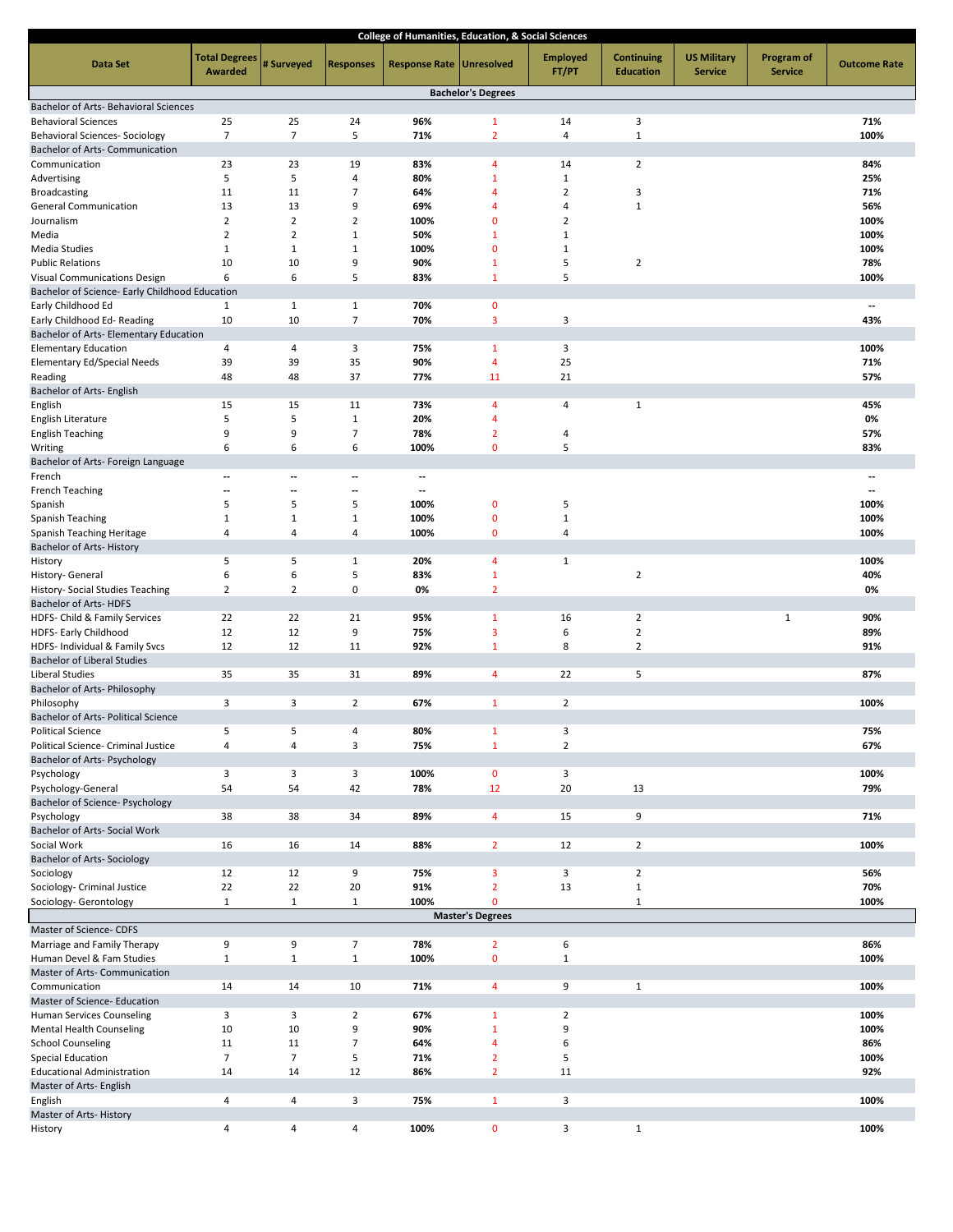| Data Set                                             | <b>Total Degrees</b><br><b>Awarded</b> | # Surveyed     | <b>Responses</b> | <b>Response Rate</b> | <b>Unresolved</b>                            | <b>Employed</b><br>FT/PT | <b>Continuing</b><br><b>Education</b> | <b>US Military</b><br><b>Service</b> | Program of<br><b>Service</b> | <b>Outcome Rate</b> |
|------------------------------------------------------|----------------------------------------|----------------|------------------|----------------------|----------------------------------------------|--------------------------|---------------------------------------|--------------------------------------|------------------------------|---------------------|
|                                                      |                                        |                |                  |                      | <b>College of Engineering &amp; Sciences</b> |                          |                                       |                                      |                              |                     |
| <b>Bachelor's Degrees</b>                            |                                        |                |                  |                      |                                              |                          |                                       |                                      |                              |                     |
| <b>Bachelor of Science- Biology</b>                  |                                        |                |                  |                      |                                              |                          |                                       |                                      |                              |                     |
| Biology                                              | 8                                      | 8              | 3                | 38%                  | 5                                            |                          | $\overline{2}$                        |                                      |                              | 67%                 |
| Biotechnology                                        | $\overline{2}$                         | $\overline{2}$ | $\overline{2}$   | 100%                 | $\mathbf 0$                                  | $\mathbf{1}$             |                                       |                                      |                              | 50%                 |
| Ecology                                              | 6                                      | 6              | 5                | 83%                  | $\mathbf{1}$                                 | $\overline{2}$           | $\mathbf{1}$                          |                                      |                              | 60%                 |
| <b>General Biology</b>                               | 28                                     | 28             | 22               | 79%                  | 6                                            | 8                        | 8                                     |                                      |                              | 73%                 |
| <b>Health Sciences</b>                               | 6                                      | 6              | $\overline{4}$   | 67%                  | $\overline{2}$                               |                          | 3                                     |                                      |                              | 75%                 |
| Microbio & Immun.                                    | 1                                      | $\mathbf{1}$   | 0                | 0%                   | $\mathbf{1}$                                 |                          |                                       |                                      |                              | 0%                  |
| Physiology / Cell                                    | $\overline{2}$                         | $\overline{2}$ | $\mathbf{1}$     | 50%                  | $\mathbf{1}$                                 |                          | 1                                     |                                      |                              | 100%                |
| Pre-Medicine                                         | 7                                      | $\overline{7}$ | $\overline{4}$   | 57%                  | 3                                            |                          | 3                                     |                                      |                              | 75%                 |
| Pre-Vet Medicine                                     | 2                                      | $\overline{2}$ | $\overline{2}$   | 100%                 | $\mathbf 0$                                  |                          | $\mathbf{1}$                          |                                      |                              | 50%                 |
| Bachelor of Science- Biological Sciences             |                                        |                |                  |                      |                                              |                          |                                       |                                      |                              |                     |
| <b>Biological Sciences</b>                           | 3                                      | 3              | 3                | 100%                 | $\mathbf 0$                                  |                          | $\overline{2}$                        |                                      |                              | 67%                 |
| Biotechnology                                        | $\mathbf{1}$                           | $\mathbf{1}$   | $\mathbf 1$      | 100%                 | $\mathbf 0$                                  |                          |                                       |                                      |                              | 0%                  |
| <b>Health Sciences</b>                               | $\overline{2}$                         | $\overline{2}$ | $\overline{2}$   | 100%                 | $\mathbf 0$                                  |                          | $\mathbf{1}$                          |                                      |                              | 50%                 |
| Bachelor of Science- Chemistry (ACS)                 |                                        |                |                  |                      |                                              |                          |                                       |                                      |                              |                     |
| Chemistry (ACS)                                      | 6                                      | 6              | 5                | 83%                  | $\mathbf{1}$                                 | $\overline{4}$           | $1\,$                                 |                                      |                              | 100%                |
| Chemistry (ACS) Material Science                     | 1                                      | $\mathbf{1}$   | $\mathbf{1}$     | 100%                 | $\mathbf 0$                                  | $\mathbf{1}$             |                                       |                                      |                              | 100%                |
| Bachelor of Science- Civil Engineering               |                                        |                |                  |                      |                                              |                          |                                       |                                      |                              |                     |
| Civil Engineering                                    | 20                                     | 20             | 16               | 80%                  | 4                                            | 11                       | $\mathbf{1}$                          |                                      |                              | 75%                 |
| Bachelor of Science- Computer Engineering            |                                        |                |                  |                      |                                              |                          |                                       |                                      |                              |                     |
| <b>Computer Engineering</b>                          | 12                                     | 12             | 10               | 83%                  | $\overline{2}$                               | 5                        | 3                                     |                                      |                              | 80%                 |
| Bachelor of Science- Computer Science                |                                        |                |                  |                      |                                              |                          |                                       |                                      |                              |                     |
| <b>Computer Science</b>                              | 17                                     | 17             | 14               | 82%                  | 3                                            | 9                        |                                       |                                      |                              | 64%                 |
| Bachelor of Science- Electrical Engineering          |                                        |                |                  |                      |                                              |                          |                                       |                                      |                              |                     |
| <b>Electrical Engineering</b>                        | 44                                     | 44             | 33               | 75%                  | 11                                           | 25                       | $\mathbf{1}$                          |                                      |                              | 79%                 |
| EE-Mechatronics                                      | 6                                      | 6              | 5                | 83%                  | $\mathbf{1}$                                 | $\overline{2}$           |                                       |                                      |                              | 40%                 |
| EE- Power & Energy Systems                           | 3                                      | 3              | $\mathbf{1}$     | 33%                  | $\overline{2}$                               |                          | 1                                     |                                      |                              | 100%                |
| Bachelor of Science- Health Studies                  |                                        |                |                  |                      |                                              |                          |                                       |                                      |                              |                     |
| <b>Health Studies</b>                                | 18                                     | 18             | 12               | 67%                  | 6                                            | $\overline{7}$           | 3                                     |                                      |                              | 83%                 |
| <b>Bachelor of Science- Mathematics</b>              |                                        |                |                  |                      |                                              |                          |                                       |                                      |                              |                     |
| Mathematics                                          | 8                                      | 8              | 6                | 75%                  | $\overline{2}$                               | 3                        |                                       |                                      |                              | 50%                 |
| <b>Mathematics Teaching</b>                          | 2                                      | $\overline{2}$ | $\overline{2}$   | 100%                 | $\mathbf 0$                                  | $\overline{2}$           |                                       |                                      |                              | 100%                |
| Bachelor of Science- Mechanical Engineering          |                                        |                |                  |                      |                                              |                          |                                       |                                      |                              |                     |
| <b>Mechanical Engineering</b>                        | 62                                     | 62             | 56               | 90%                  | 6                                            | 34                       | 8                                     |                                      |                              | 75%                 |
| Mechanical Engineering-                              |                                        |                |                  |                      |                                              |                          |                                       |                                      |                              |                     |
| Mechatronics                                         | 8                                      | 8              | 6                | 75%                  | $\overline{2}$                               | $\mathbf{1}$             | $\overline{2}$                        |                                      |                              | 50%                 |
| Bachelor of Science- Medical Technology              |                                        |                |                  |                      |                                              |                          |                                       |                                      |                              |                     |
| <b>Medical Technology</b>                            | 2                                      | $\overline{2}$ | 0                | 0%                   | $\overline{2}$                               |                          |                                       |                                      |                              | 0%                  |
| Bachelor of Science- Physical Science                |                                        |                |                  |                      |                                              |                          |                                       |                                      |                              |                     |
| <b>Physical Science</b>                              | $\overline{2}$                         | $\overline{2}$ | $\overline{2}$   | 100%                 | $\mathbf 0$                                  | $\mathbf 1$              |                                       |                                      |                              | 50%                 |
| Bachelor of Science- Physics                         |                                        |                |                  |                      |                                              |                          |                                       |                                      |                              |                     |
| Physics                                              | 4                                      | 4              | 3                | 75%                  | $\mathbf{1}$                                 |                          | $\overline{2}$                        |                                      |                              | 67%                 |
| Physics- Phys. Engineering                           | $\overline{2}$                         | $\overline{2}$ | $\overline{2}$   | 100%                 | $\mathbf{0}$                                 |                          | $\overline{2}$                        |                                      |                              | 100%                |
|                                                      |                                        |                |                  |                      | <b>Master's Degrees</b>                      |                          |                                       |                                      |                              |                     |
| Master of Science- Biological Sciences               |                                        |                |                  |                      |                                              |                          |                                       |                                      |                              |                     |
| <b>Biological Sciences</b>                           | 12                                     | 12             | $\overline{2}$   | 17%                  | 10                                           | $\mathbf{1}$             | $\mathbf{1}$                          |                                      |                              | 100%                |
| Master of Science- Computer Science                  |                                        |                |                  |                      |                                              |                          |                                       |                                      |                              |                     |
| <b>Computer Science</b>                              | 11                                     | 11             | $\overline{7}$   | 64%                  | $\overline{4}$                               | 6                        |                                       |                                      |                              | 86%                 |
| Master of Science- Electrical & Computer Engineering |                                        |                |                  |                      |                                              |                          |                                       |                                      |                              |                     |
|                                                      |                                        |                |                  |                      |                                              |                          |                                       |                                      |                              |                     |
| Electrical & Computer Engineering                    | 27                                     | 27             | 15               | 56%                  | 12                                           | 5                        | $\mathbf{1}$                          |                                      |                              | 40%                 |
| Master of Science- Interdisciplinary Engineering     |                                        |                |                  |                      |                                              |                          |                                       |                                      |                              |                     |
| Interdisc. Engineering                               | 2                                      | $\overline{2}$ | $\mathbf{1}$     | 50%                  | $\mathbf{1}$                                 |                          | $\mathbf{1}$                          |                                      |                              | 100%                |
| Civil Engineering                                    | $\overline{2}$                         | $\overline{2}$ | $\mathbf 1$      | 50%                  | $\mathbf{1}$                                 |                          | $\mathbf{1}$                          |                                      |                              | 100%                |
| <b>Mechanical Engineering</b>                        | 6                                      | 6              | 3                | 50%                  | $\overline{3}$                               | $\overline{2}$           |                                       |                                      |                              | 67%                 |
|                                                      |                                        |                |                  |                      |                                              |                          |                                       |                                      |                              |                     |
| Electrical & Computer Engineering                    | $\mathbf 1$                            | $1\,$          | $\mathbf 1$      | 100%                 | $\bf{0}$                                     |                          |                                       |                                      |                              | 0%                  |
| Multidisciplinary Engineering                        | 3                                      | 3              | $\overline{2}$   | 67%                  | $\mathbf{1}$                                 | $\mathbf{1}$             |                                       |                                      |                              | 50%                 |
| Master of Science- Mechanical Engineering            |                                        |                |                  |                      |                                              |                          |                                       |                                      |                              |                     |
| <b>Mechanical Engineering</b>                        | 21                                     | 21             | 14               | 67%                  | $\overline{7}$                               | 5                        | 5                                     |                                      |                              | 71%                 |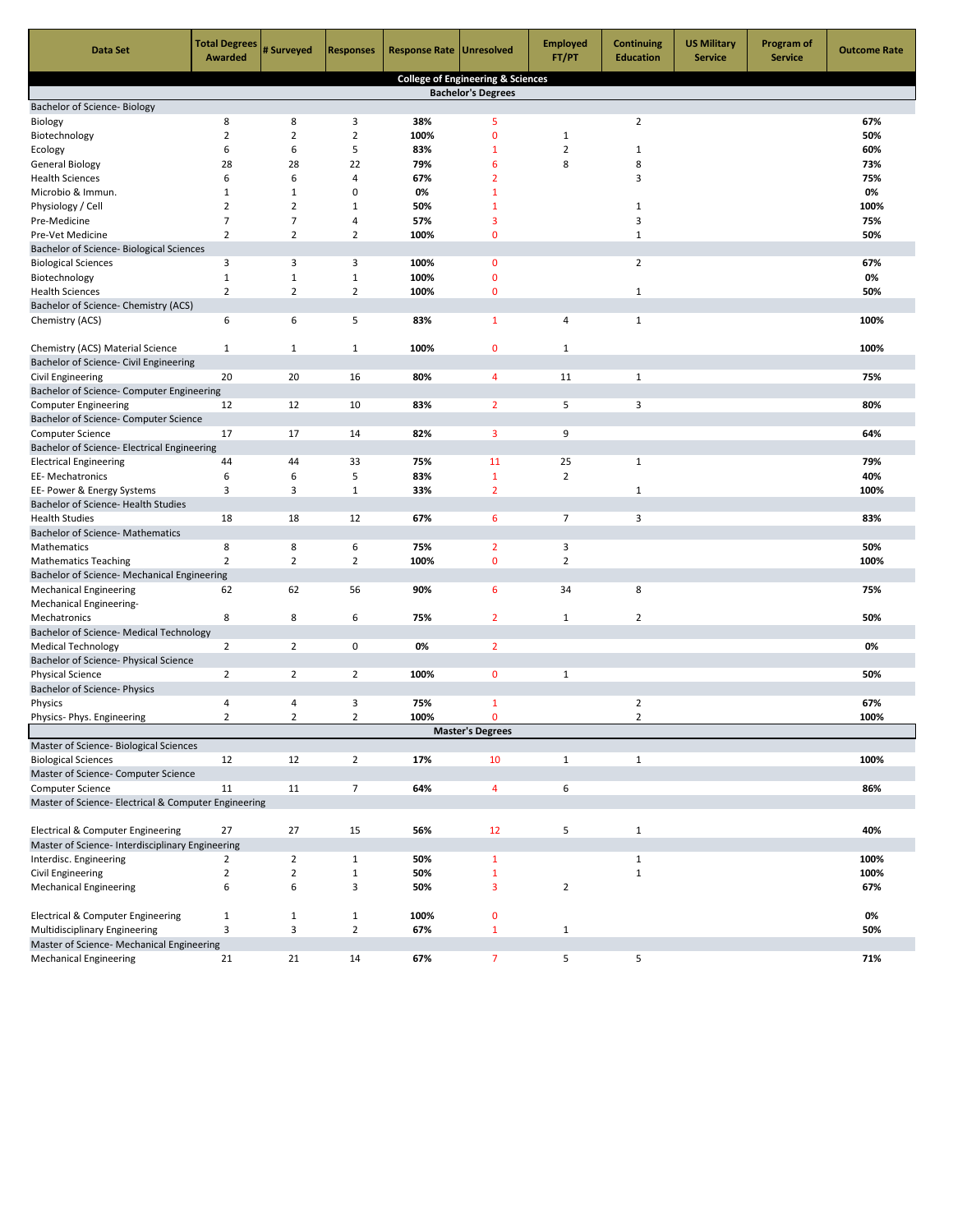| <b>Data Set</b>                     | Total Degrees # Surveyed<br><b>Awarded</b> |                | <b>Responses</b> | Response Rate Unresolved |          | <b>Employed</b><br>FT/PT | <b>Continuing</b><br><b>Education</b> | <b>US Military</b><br><b>Service</b> | Program of<br><b>Service</b> | <b>Outcome Rate</b> |  |
|-------------------------------------|--------------------------------------------|----------------|------------------|--------------------------|----------|--------------------------|---------------------------------------|--------------------------------------|------------------------------|---------------------|--|
| <b>College of Nursing</b>           |                                            |                |                  |                          |          |                          |                                       |                                      |                              |                     |  |
| <b>Bachelor's Degrees</b>           |                                            |                |                  |                          |          |                          |                                       |                                      |                              |                     |  |
| Bachelor of Science- Nursing        |                                            |                |                  |                          |          |                          |                                       |                                      |                              |                     |  |
| Nursing                             | 55                                         | 55             | 49               | 89%                      | 6        | 42                       |                                       |                                      |                              | 86%                 |  |
| Nursing - Accelerated               | 13                                         | 13             | 12               | 92%                      |          | 10                       |                                       |                                      |                              | 92%                 |  |
| Nursing - Professional              | 44                                         | 44             | 36               | 82%                      | 8        | 26                       |                                       |                                      |                              | 78%                 |  |
| Nursing - LPN to BS                 | 8                                          | 8              | 8                | 100%                     | $\Omega$ |                          |                                       |                                      |                              | 88%                 |  |
| Nursing - RN to BS                  | 527                                        | 527            | 314              | 60%                      | 213      | 278                      | 27                                    |                                      |                              | 97%                 |  |
| <b>Master's Degrees</b>             |                                            |                |                  |                          |          |                          |                                       |                                      |                              |                     |  |
| Master of Science- Nursing          |                                            |                |                  |                          |          |                          |                                       |                                      |                              |                     |  |
|                                     |                                            |                |                  |                          |          |                          |                                       |                                      |                              |                     |  |
| Nursing - Family Nurse Practitioner | 39                                         | 39             | 18               | 46%                      | 21       | 12                       |                                       |                                      |                              | 67%                 |  |
| Nursing - Adult Gerontology CNS     | 4                                          | $\overline{4}$ |                  | 25%                      | 3        |                          |                                       |                                      |                              | 0%                  |  |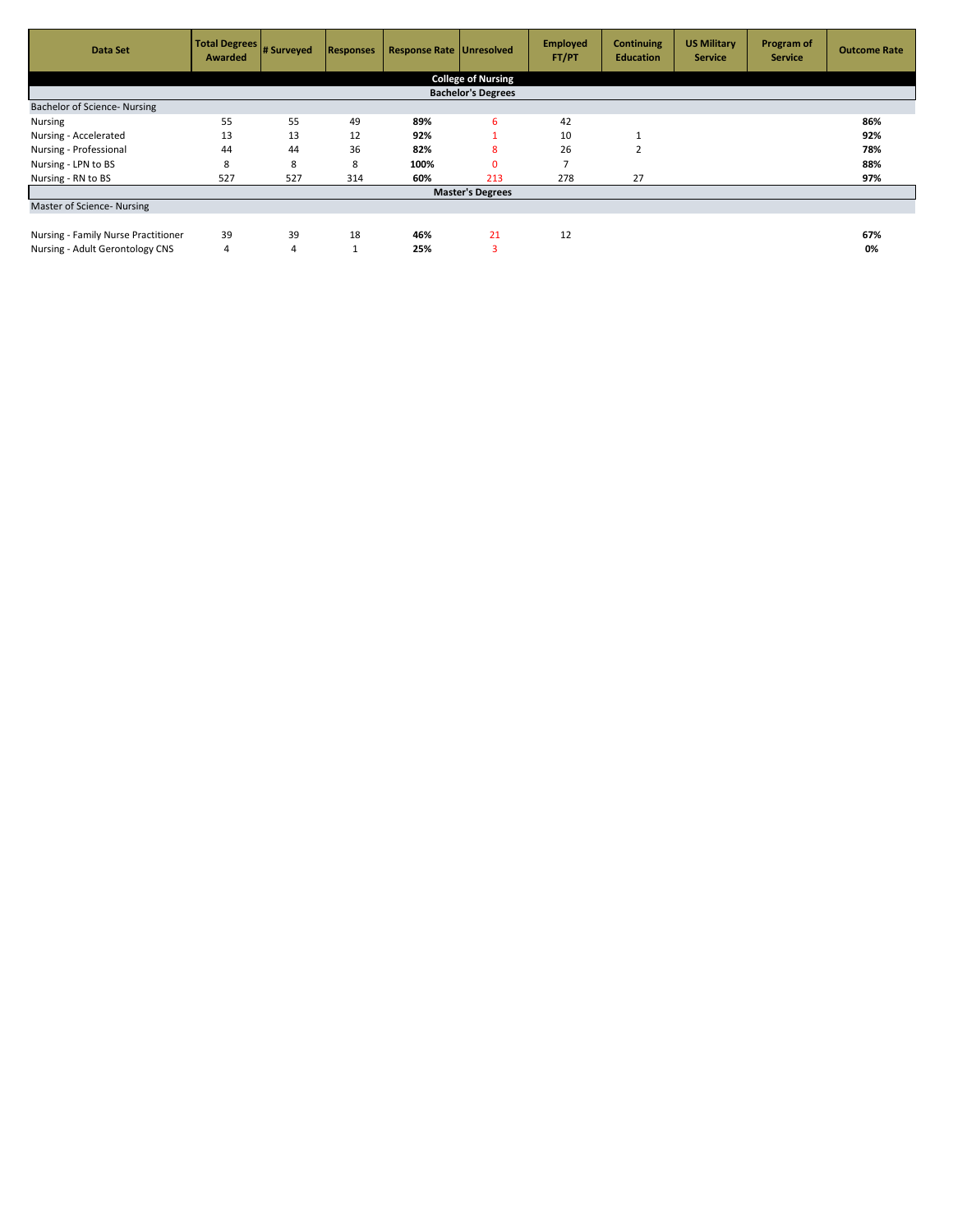| Data Set                                                            | <b>Total Degrees</b><br><b>Awarded</b>      | # Surveyed   | <b>Responses</b> | <b>Response Rate</b> | <b>Unresolved</b>       | <b>Employed</b><br>FT/PT | <b>Continuing</b><br><b>Education</b> | <b>US Military</b><br><b>Service</b> | Program of<br><b>Service</b> | <b>Outcome Rate</b> |  |  |
|---------------------------------------------------------------------|---------------------------------------------|--------------|------------------|----------------------|-------------------------|--------------------------|---------------------------------------|--------------------------------------|------------------------------|---------------------|--|--|
| <b>College of Technology</b>                                        |                                             |              |                  |                      |                         |                          |                                       |                                      |                              |                     |  |  |
| <b>Bachelor's Degrees</b>                                           |                                             |              |                  |                      |                         |                          |                                       |                                      |                              |                     |  |  |
| Bachelor of Science- CIT                                            |                                             |              |                  |                      |                         |                          |                                       |                                      |                              |                     |  |  |
| Computer & Information                                              |                                             |              |                  |                      |                         |                          |                                       |                                      |                              |                     |  |  |
| Technology                                                          | 24                                          | 24           | 22               | 92%                  | $\overline{2}$          | 14                       |                                       |                                      |                              | 64%                 |  |  |
| <b>Computer Information Technology</b><br>Bachelor of Science- CGT  | 12                                          | 12           | 12               | 100%                 | $\mathbf 0$             | 10                       | $\mathbf{1}$                          |                                      |                              | 92%                 |  |  |
| <b>Computer Graphics Technology</b>                                 | 11                                          | 11           | $\overline{7}$   | 64%                  | $\overline{4}$          | 3                        |                                       |                                      |                              | 43%                 |  |  |
| Bachelor of Science- CEMT                                           |                                             |              |                  |                      |                         |                          |                                       |                                      |                              |                     |  |  |
| Construction Engineering &                                          |                                             |              |                  |                      |                         |                          |                                       |                                      |                              |                     |  |  |
| Management Technology                                               | 12                                          | 12           | 10               | 83%                  | $\overline{2}$          | 10                       |                                       |                                      |                              | 100%                |  |  |
| Construction Management &                                           |                                             |              |                  |                      |                         |                          |                                       |                                      |                              |                     |  |  |
| <b>Engineering Technology</b>                                       | 9                                           | 9            | $\overline{7}$   | 78%                  | $\overline{2}$          | $\overline{7}$           |                                       |                                      |                              | 100%                |  |  |
| Bachelor of Science- EET                                            |                                             |              |                  |                      |                         |                          |                                       |                                      |                              |                     |  |  |
|                                                                     |                                             |              |                  |                      |                         |                          |                                       |                                      |                              |                     |  |  |
| <b>Electrical Engineering Technology</b>                            | 29                                          | 29           | 26               | 90%                  | 3                       | 17                       | $\mathbf{1}$                          |                                      |                              | 69%                 |  |  |
|                                                                     | Bachelor of Science- Engineering Technology |              |                  |                      |                         |                          |                                       |                                      |                              |                     |  |  |
| Electrical & Computer Engineering                                   |                                             |              |                  |                      |                         |                          |                                       |                                      |                              |                     |  |  |
| Technology                                                          | 14                                          | 14           | 13               | 93%                  | $\mathbf{1}$            | 13                       |                                       |                                      |                              | 100%                |  |  |
| Bachelor of Science- Mechanical Engineering Technology              |                                             |              |                  |                      |                         |                          |                                       |                                      |                              |                     |  |  |
| <b>Mechanical Engineering Tech</b>                                  | 14                                          | 14           | 13               | 93%                  | $\mathbf{1}$            | 12                       |                                       |                                      |                              | 92%                 |  |  |
| <b>Mechanical Engr Technology</b>                                   | 15                                          | 15           | 14               | 93%                  | $\mathbf{1}$            | 8                        | $\mathbf{1}$                          | $1\,$                                |                              | 71%                 |  |  |
| Mechanical Engr Technology-                                         |                                             |              |                  |                      |                         |                          |                                       |                                      |                              |                     |  |  |
| <b>Mechanical Engr Tech</b>                                         | 11                                          | 11           | 10               | 91%                  | $\mathbf{1}$            | 8                        |                                       |                                      |                              | 80%                 |  |  |
| Bachelor of Science- Mechatronics Engineering Technology            |                                             |              |                  |                      |                         |                          |                                       |                                      |                              |                     |  |  |
| Mechatronics Engineer Tech                                          | 26                                          | 26           | 21               | 81%                  | 5                       | 12                       | $\overline{4}$                        |                                      |                              | 76%                 |  |  |
| Bachelor of Science- Organizational Leadership & Supervision        |                                             |              |                  |                      |                         |                          |                                       |                                      |                              |                     |  |  |
| Org Leadership & Supervision<br>Org Leadership & Supervision-       | 10                                          | 10           | $\overline{7}$   | 70%                  | $\overline{3}$          | 5                        | $\mathbf{1}$                          |                                      |                              | 86%                 |  |  |
| Environmental Health & Safety                                       | 1                                           | $\mathbf{1}$ | $\mathbf{1}$     | 100%                 | $\mathbf{0}$            | $\mathbf{1}$             |                                       |                                      |                              | 100%                |  |  |
| Org Leadership & Supervision-                                       |                                             |              |                  |                      |                         |                          |                                       |                                      |                              |                     |  |  |
| Safety                                                              | $\overline{4}$                              | 4            | $\overline{4}$   | 100%                 | $\mathbf{0}$            | 3                        |                                       |                                      |                              | 75%                 |  |  |
| Org Leadership & Supervision-                                       |                                             |              |                  |                      |                         |                          |                                       |                                      |                              |                     |  |  |
| Supervision                                                         | 3                                           | 3            | $\overline{2}$   | 67%                  | $\mathbf{1}$            | $\overline{2}$           |                                       |                                      |                              | 100%                |  |  |
|                                                                     |                                             |              |                  |                      | <b>Master's Degrees</b> |                          |                                       |                                      |                              |                     |  |  |
| MS-Technology                                                       |                                             |              |                  |                      |                         |                          |                                       |                                      |                              |                     |  |  |
| Computer Info Technology                                            | 11                                          | 11           | 8                | 73%                  | 3                       | $\overline{7}$           | 0                                     | $\mathsf 0$                          | $\mathsf 0$                  | 88%                 |  |  |
| <b>Electrical Engr Technology</b>                                   | $\overline{4}$                              | 4            | $\overline{4}$   | 100%                 | $\mathbf{0}$            | $\mathbf{1}$             | 0                                     | $\Omega$                             | 0                            | 25%                 |  |  |
| Industrial Engineer Tech                                            | 13                                          | 13           | 8                | 62%                  | 5                       | $\overline{7}$           | $\mathbf 0$                           | $\mathbf 0$                          | $\mathbf 0$                  | 88%                 |  |  |
| <b>Mechanical Engr Technology</b>                                   | 3                                           | 3            | 3                | 100%                 | $\mathbf{0}$            | $\overline{2}$           | $\mathbf{1}$                          | 0                                    | 0                            | 100%                |  |  |
| <b>Mechatronics Engr Technology</b>                                 | $\mathbf{1}$                                | $\mathbf{1}$ | $1\,$            | 100%                 | $\mathbf{0}$            | $\mathbf{1}$             | $\mathbf 0$                           | $\mathbf 0$                          | $\mathbf 0$                  | 100%                |  |  |
| Technical Leadership &                                              |                                             |              |                  |                      |                         |                          |                                       |                                      |                              |                     |  |  |
| Management                                                          | $\overline{4}$                              | 4            | $\overline{4}$   | 100%                 | $\mathbf 0$             | $\overline{4}$           | $\mathbf 0$                           | $\mathsf 0$                          | 0                            | 100%                |  |  |
| Master of Science- Modeling, Simulations & Visualization Technology |                                             |              |                  |                      |                         |                          |                                       |                                      |                              |                     |  |  |
| Modeling, Simulations &                                             |                                             |              |                  |                      |                         |                          |                                       |                                      |                              |                     |  |  |
| Visualization                                                       | $\mathbf{1}$                                | $\mathbf{1}$ | $\mathbf 0$      | 0%                   | $\mathbf{1}$            | $\mathbf 0$              | $\mathbf 0$                           | $\mathbf 0$                          | 0                            | 0%                  |  |  |